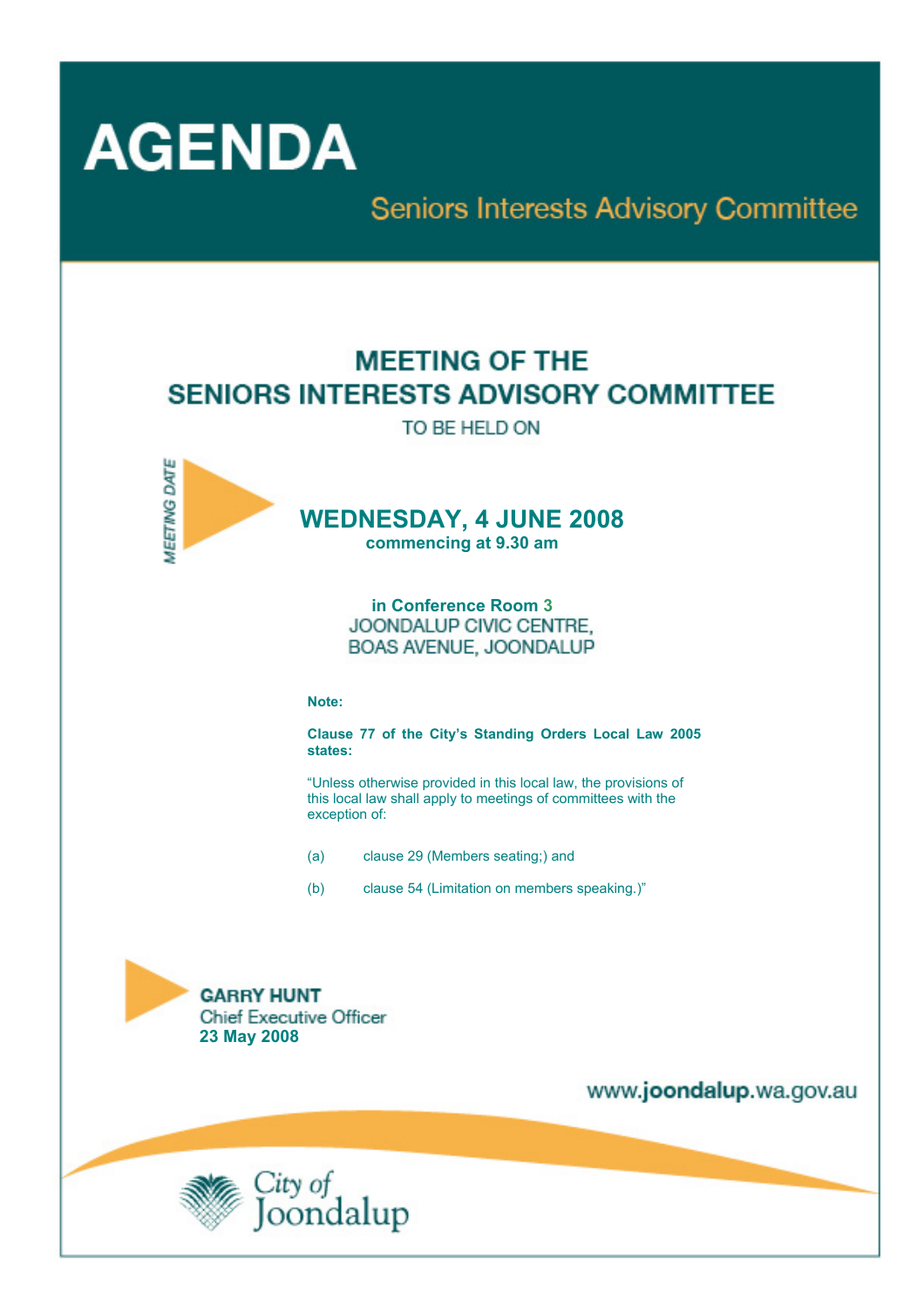## **CITY OF JOONDALUP**

Notice is hereby given that a meeting of the **SENIORS INTERESTS ADVISORY COMMITTEE** will be held in Conference Room 3, Joondalup Civic Centre, Boas Avenue, Joondalup on **Wednesday, 4 June 2008** commencing at **9.30 am.** 

GARRY HUNT **Chief Executive Officer Chief Executive Officer Joseph According to the Chief Executive Officer Joondalup** 23 May 2008 Western Australia

## **AGENDA**

#### **Committee Members**

| Cr Brian Corr            | <b>Presiding Person</b>                 | South Ward                                                                                 |
|--------------------------|-----------------------------------------|--------------------------------------------------------------------------------------------|
| Cr Fiona Diaz            | Deputy Presiding Person South-East Ward |                                                                                            |
| <b>Ms Margaret March</b> |                                         | <b>Community Member</b>                                                                    |
| Ms Joy Coleman           |                                         | <b>Community Member</b>                                                                    |
| <b>Ms Valerie Corey</b>  |                                         | <b>Community Member</b>                                                                    |
| <b>Ms Patricia Geary</b> |                                         | <b>Community Member</b>                                                                    |
| Mr Allyn Bryant          |                                         | <b>Association of Independent Retirees</b>                                                 |
| Ms Maria Bunn            |                                         | <b>Multicultural Aged Care Services WA</b>                                                 |
| Ms Lynda Waterman        |                                         | <b>Senior Community Liaison Officer</b>                                                    |
| Mr Alex Cilia La Corte   |                                         | <b>National Seniors</b>                                                                    |
| Vacant                   |                                         | <b>WA Retirement Complexes</b>                                                             |
| Vacant                   |                                         | Commercial or not-for-profit organisation that<br>provides services to seniors in the City |
|                          |                                         |                                                                                            |

#### **Invited Guests:**

Ms Jean Garrett-Reed Community Vision Inc

#### **Terms of Reference**

- ¾ *To oversee the strategic coordination of all seniors' issues across Council.*
- ¾ *To provide advice to Council to ensure that the concerns of seniors are adequately represented in the City's planning processes and the strategic directions being developed for older people across the City.*

#### **DECLARATION OF OPENING**

#### **APOLOGIES/LEAVE OF ABSENCE**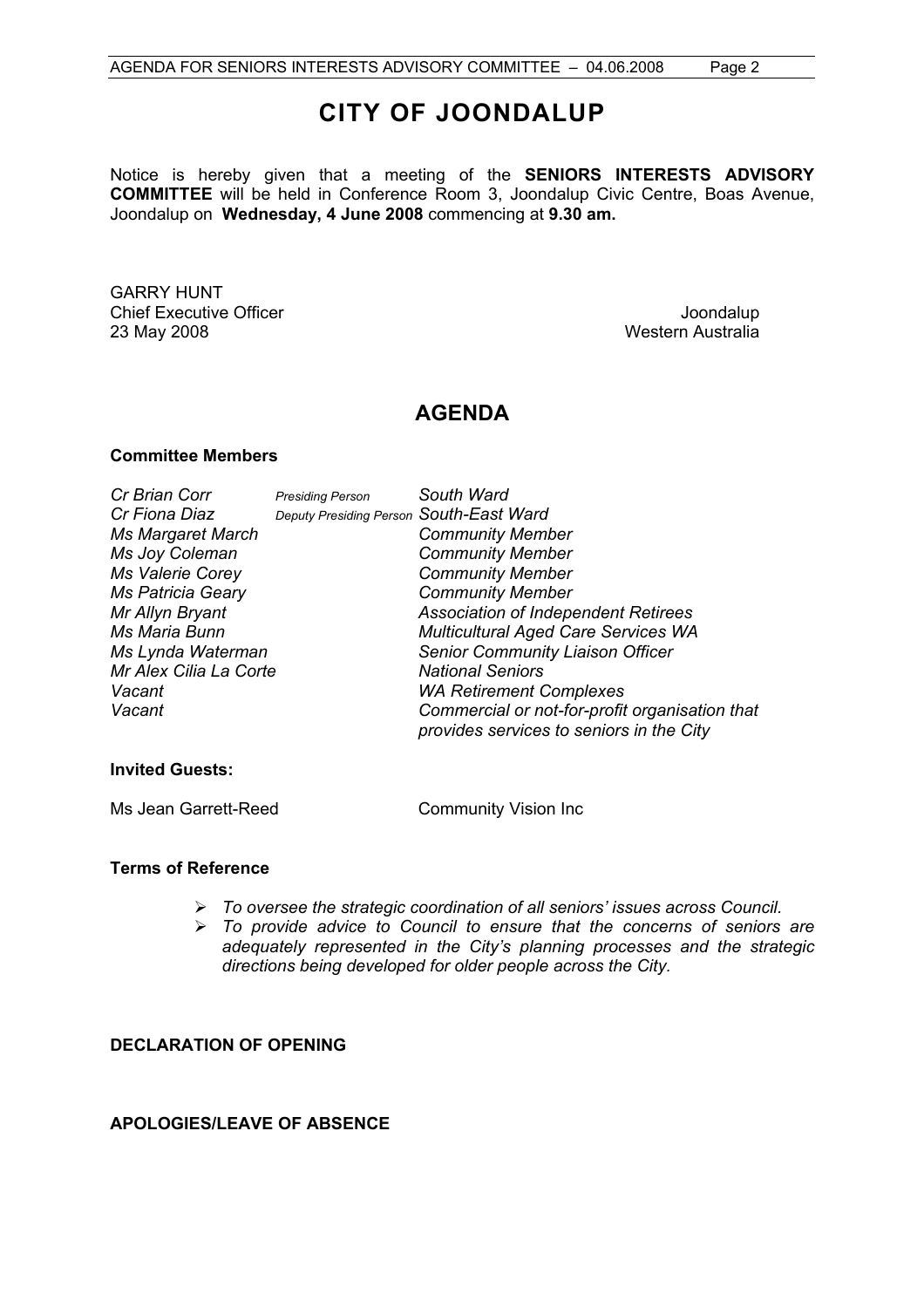#### **CONFIRMATION OF MINUTES**

MINUTES OF THE SENIORS INTERESTS ADVISORY COMMITTEE HELD 2 APRIL 2008

#### **RECOMMENDATION**

**That the minutes of the meeting of the Seniors Interests Advisory Committee held on 2 April 2008 be confirmed as a true and correct record.** 

**ANNOUNCEMENTS BY THE PRESIDING PERSON WITHOUT DISCUSSION** 

**DECLARATIONS OF INTEREST** 

**IDENTIFICATION OF MATTERS FOR WHICH THE MEETING MAY SIT BEHIND CLOSED DOORS** 

**PETITIONS AND DEPUTATIONS** 

#### **REPORTS**

| ltem 1            | Review of Recommendations carried by the Seniors<br>Interests Advisory Committee - 20 February 2008 | Page 4  |
|-------------------|-----------------------------------------------------------------------------------------------------|---------|
| Item 2            | <b>Access to Information - Seniors</b>                                                              | Page 8  |
| Item <sub>3</sub> | <b>Accessible And Affordable Transport - Seniors</b>                                                | Page 11 |
| Item 4            | <b>Community Support and Health Services - Seniors</b>                                              | Page 15 |
| Item 5            | <b>Committee Vacancies</b>                                                                          | Page 19 |

#### **MOTIONS OF WHICH PREVIOUS NOTICE HAS BEEN GIVEN**

**REQUESTS FOR REPORTS FOR FUTURE CONSIDERATION** 

**CLOSURE**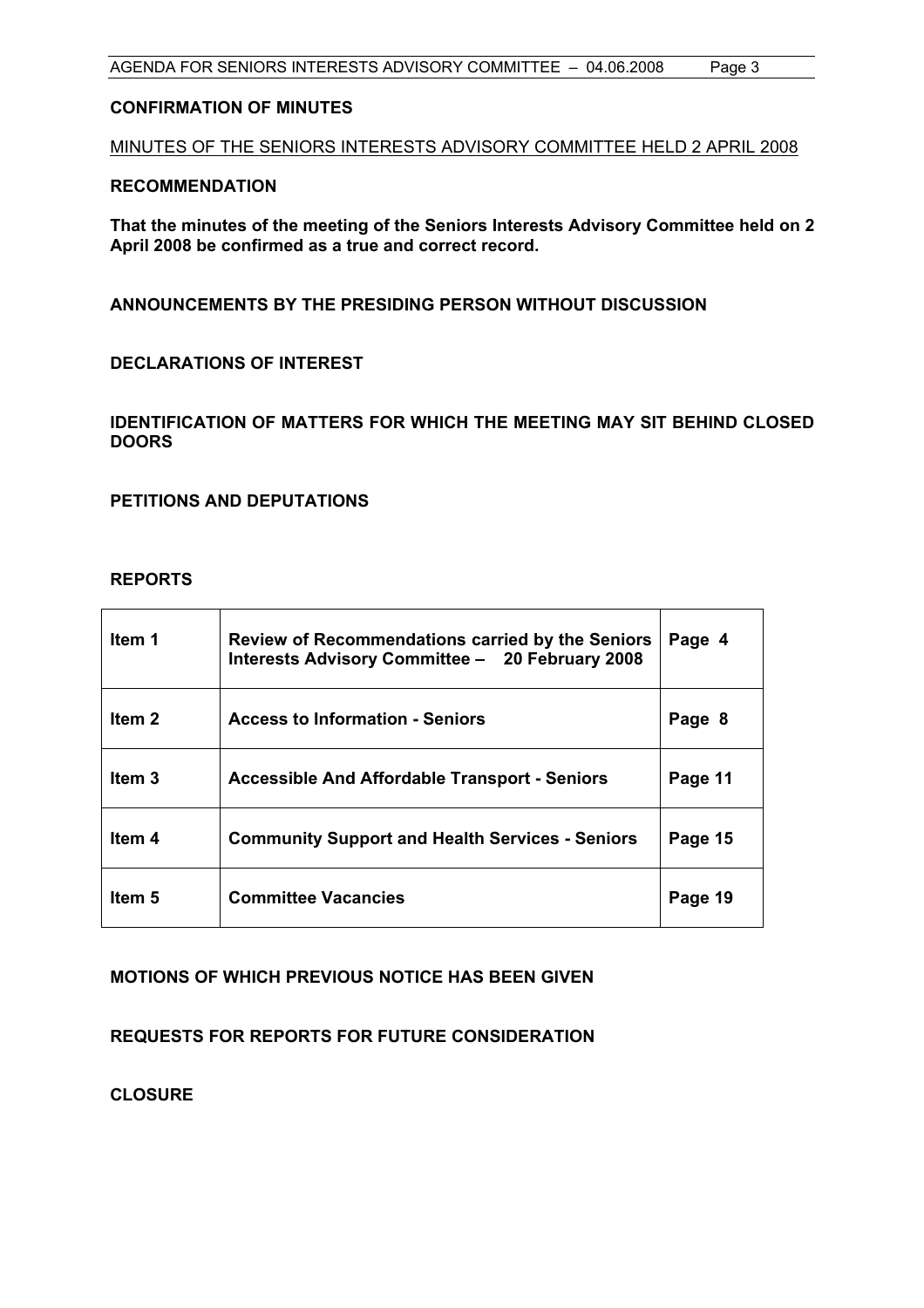## **ITEM 1 REVIEW OF RECOMMENDATIONS CARRIED BY THE SENIORS INTERESTS ADVISORY COMMITTEE – 20 FEBRUARY 2008**

**WARD:** All

**RESPONSIBLE DIRECTOR:** Mr Clayton Higham Planning and Community Development

#### **PURPOSE/EXECUTIVE SUMMARY**

For the Seniors Interests Advisory Committee (SIAC) to give further consideration to recommendations carried at its meeting held on 20 February 2008.

#### **BACKGROUND**

At the meeting of the SIAC held on 20 February 2008, the following recommendations were agreed to by the committee relating to the review of the Seniors Plan and the overseeing of events relating to the 2008 senior events:-

#### • **Review of Seniors Plan 2004-2008**

- *1 "that the Seniors Interests Advisory Committee:* 
	- *2 APPOINTS the following Seniors Interests Advisory Committee members to a Review Sub-Committee:*

 *Ms Maria Bunn Ms Joy Coleman Ms Valerie Corey Ms Patricia Geary"* 

- **2008 Seniors Events**
- *2 "that the seniors interests advisory committee:* 
	- *3 nominates the following committee members to oversee the organisation of the event/s:* 
		- *Ms Maria Bunn*
		- *Mr Peter Boam*
		- *Ms Joy Coleman*
		- *Ms Valerie Corey*
		- *Ms Patricia Geary*
		- *Ms Lynda Waterman"*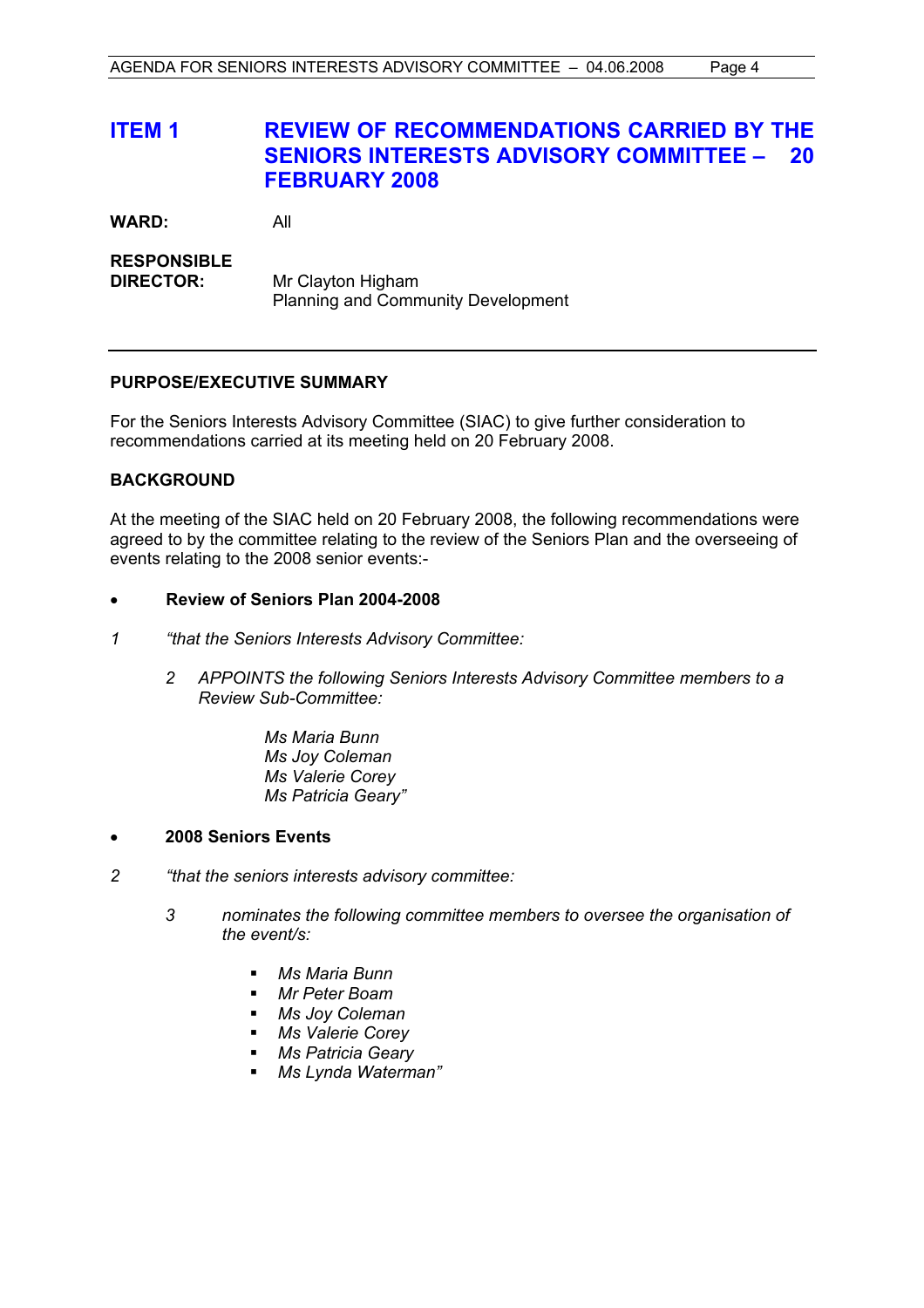#### **DETAILS**

The role of the Seniors Interests Advisory Committee is to:

- $\triangleright$  oversee the strategic coordination of all seniors' issues across Council;
- $\triangleright$  provide advice to Council to ensure that the concerns of seniors are adequately represented in the City's planning processes and the strategic directions being developed for older people across the City.

In general, the Council has established the Advisory Committee to provide a vehicle for facilitating and improving community input and participation in the City's decision-making process. The Advisory Committee is unable to make decisions, but provides advice to the Council via forwarding recommendations on matters within its role.

#### **Link to Strategic Plan:**

Not Applicable.

#### **Legislation – Statutory Provisions:**

Section 5.8 and 5.9(2) of the Local Government Act states:

5.8. Establishment of committees

 A local government may establish\* committees of 3 or more persons to assist the council and to exercise the powers and discharge the duties of the local government that can be delegated to committees.

 *\* Absolute majority required.* 

- 5.9. Types of committees
	- (2) A committee is to comprise
		- (a) council members only;
		- b) council members and employees;
		- (c) council members, employees and other persons;
		- (d) council members and other persons;
		- (e) employees and other persons; or
		- (f) other persons only.

#### **Risk Management considerations:**

Where a committee makes decisions that are beyond the powers or outside its terms of reference, such decisions are not enforceable.

#### **Financial/Budget Implications:**

Not Applicable.

#### **Policy implications:**

Not Applicable.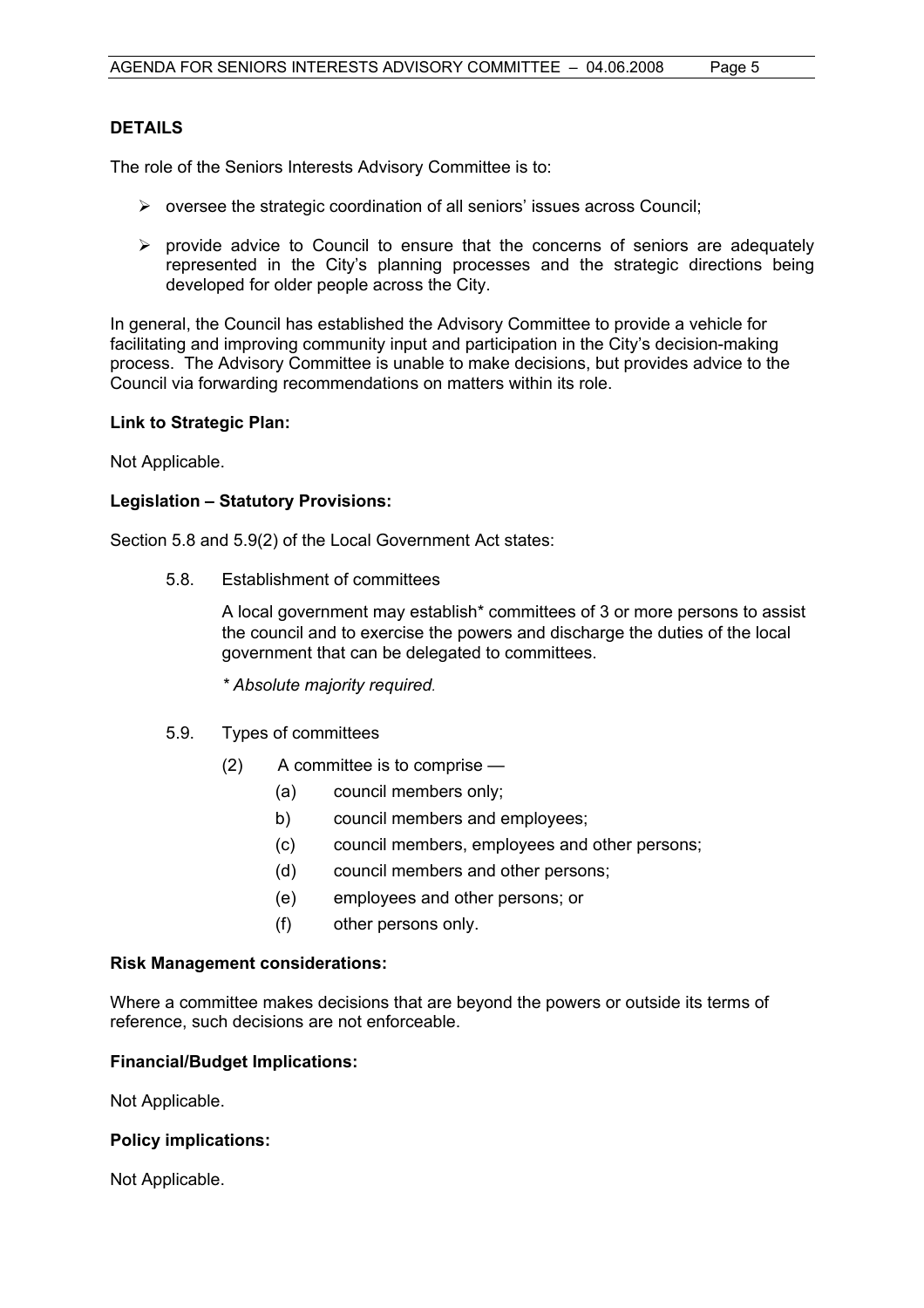#### **Regional Significance:**

Not Applicable.

#### **Sustainability implications:**

Not Applicable.

#### **Consultation:**

Not Applicable.

#### **COMMENT**

The concern is that the recommendations relating to the:-

- $\triangleright$  review of the Seniors Plan;
- $\triangleright$  overseeing of the organisation of events relating to the 2008 senior events;

gives an impression that the SIAC is becoming involved in the day to day operations of the City. While it is appreciated it is not the intent of the recommendations, these need clarifying. This is not a role for the SIAC or any other committee of the Council.

#### **ATTACHMENTS**

Nil.

#### **VOTING REQUIREMENTS**

Absolute Majority.

#### **Call for One-Third Support**

The Local Government Act 1995, under regulations prescribed to deal with Section 5.25(e), lays down the following procedure for dealing with revoking or changing decisions made at Council or Committee meetings:

*If a decision has been made at a Council meeting, then any motion to revoke or change the decision must be supported by at least one-third of the number of offices (whether vacant or not) of members of the Council.* 

If supported by one-third of the members, then any decision to revoke a resolution of *the Council is required to be passed by an Absolute Majority.* 

Prior to giving consideration to the following recommendation, Committee Members are required to give the support of one-third of their members, and such support is to be recorded in the Minutes of this meeting.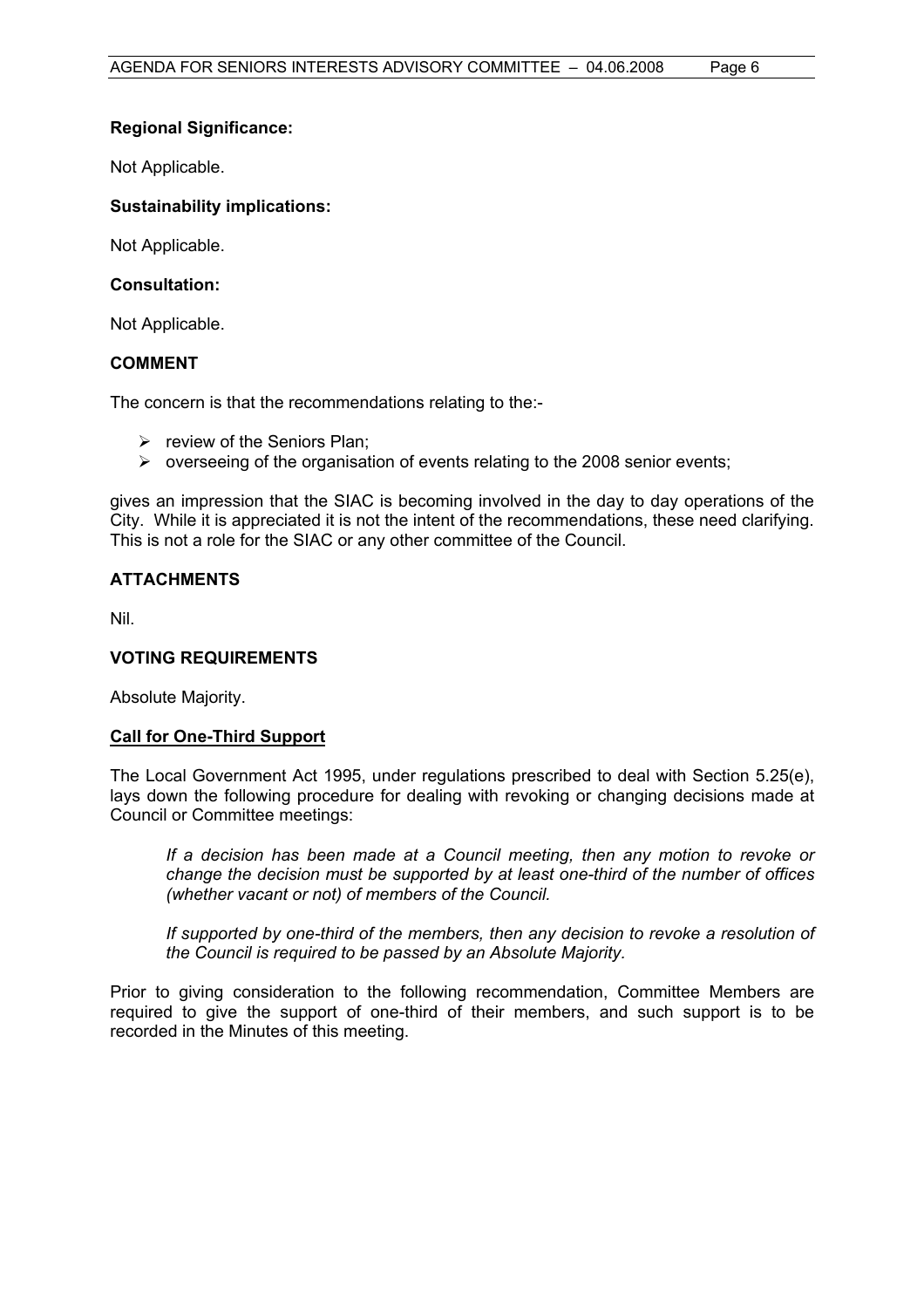#### **RECOMMENDATION**

**That the Seniors Interests Advisory Committee BY AN ABSOLUTE MAJORITY decision REVOKES its decisions of 20 February 2008 being:** 

- **1 APPOINTS the following Seniors Interests Advisory Committee members to a Review Sub-Committee:** 
	- **Ms Maria Bunn**
	- **Ms Joy Coleman**
	- **Ms Valerie Corey**
	- **Ms Patricia Geary"**
- **2 NOMINATES the following committee members to oversee the organisation of the event/s:** 
	- **Ms Maria Bunn**
	- **Mr Peter Boam**
	- **Ms Joy Coleman**
	- **Ms Valerie Corey**
	- **Ms Patricia Geary**
	- **Ms Lynda Waterman"**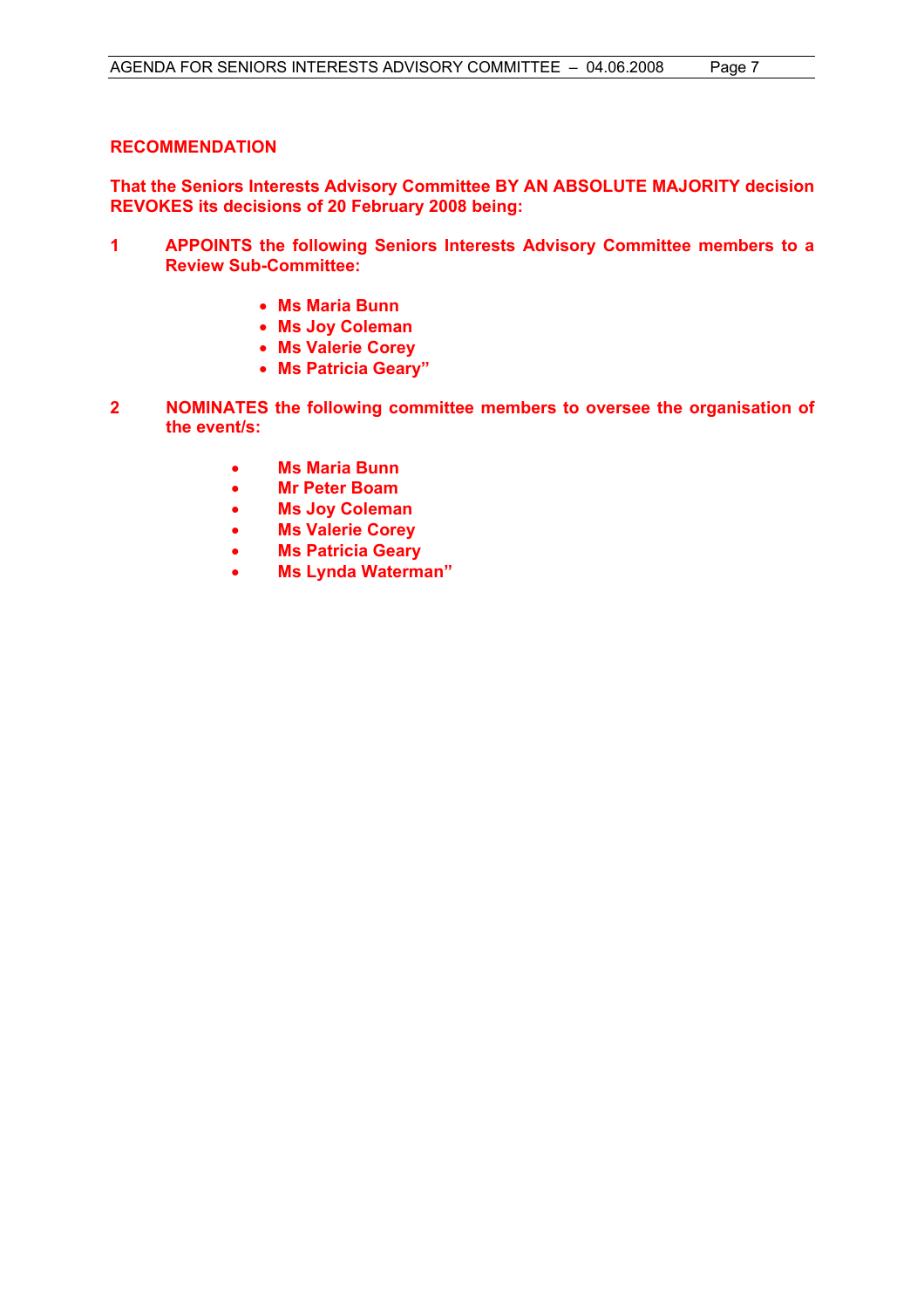## **ITEM 2 ACCESS TO INFORMATION – SENIORS [55511]**

**WARD:** All

**RESPONSIBLE DIRECTOR:** Mr Clayton Higham Planning and Community Development

#### **PURPOSE**

To present the Seniors Interests Advisory Committee (SIAC) with effective strategies for providing information to seniors in the community.

#### **EXECUTIVE SUMMARY**

This report focuses on the issue of how best to communicate with seniors, informing the SIAC of the barriers to effective communication to older people. Strategies reflect research conducted by the World Health Organisation (WHO) in 2005.

*It is recommended that the Seniors Interests Advisory Committee:*

- *1 NOTES the information provided in this Report;*
- *2 CONSIDERS the issue of provision of information to seniors within the context of the review of the current Seniors Plan.*

#### **BACKGROUND**

The World Health Organisation (WHO) conducted world-wide research in 2005 that resulted in the development of "Global Age-friendly Cities – a Guide", which was published in 2007. The guide provides a checklist of aspects that make for an Age-Friendly City under the eight key headings of:

- Outdoor Space and Buildings
- Transportation
- Housing
- Social Participation
- Respect and Social Inclusion
- Civic Participation and employment
- Community and Information
- Community Support and Health Services

The WHO identifies that dissemination of information and accessibility for seniors is an issue in communities. Factors that contribute to successful dissemination of information to seniors are:

- Widespread distribution and use of communication channels familiar to seniors;
- The ability to reach seniors in their daily activities;
- Provision of the right information at the right time;
- Acknowledgement that seniors may not be familiar with the latest technology;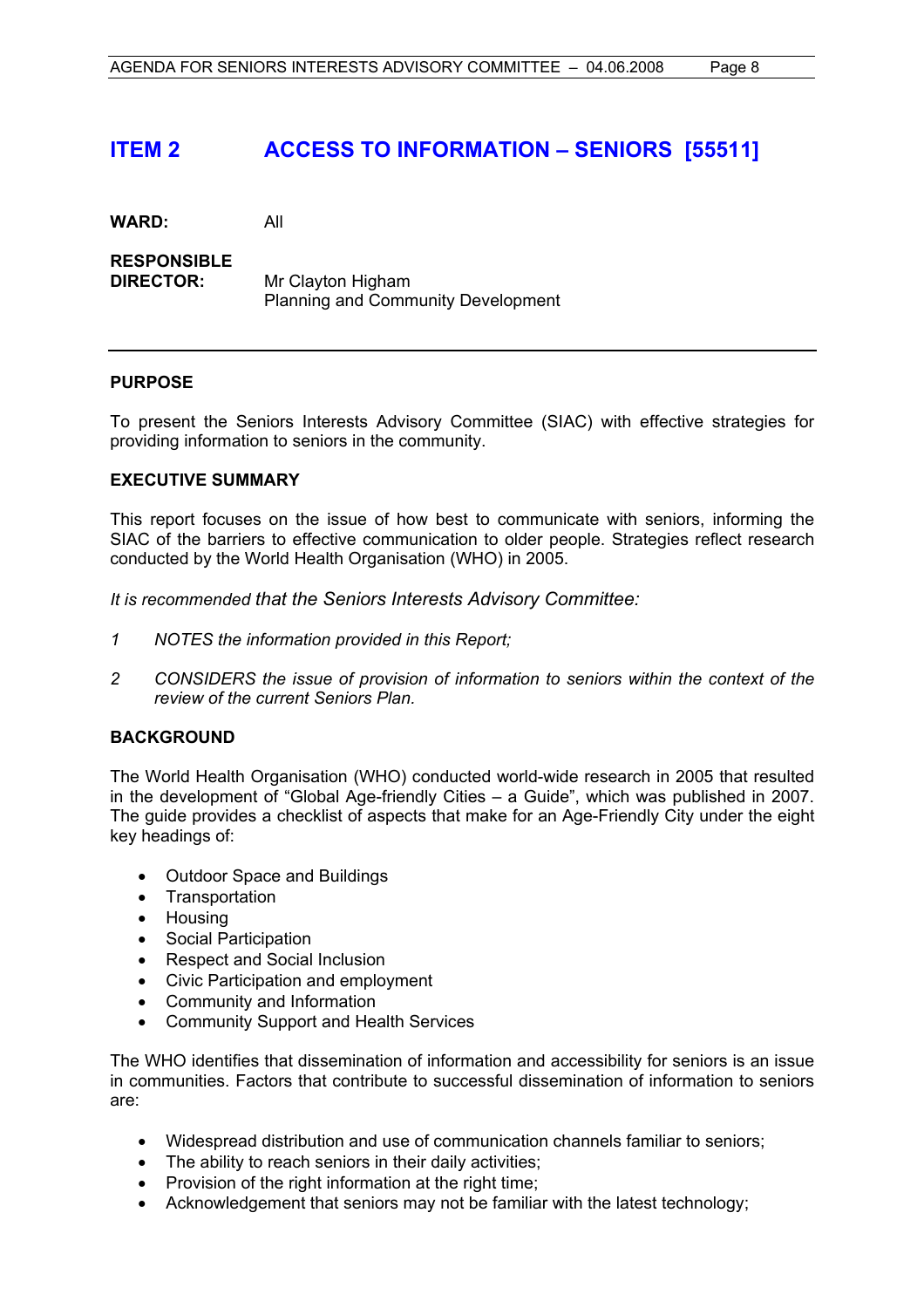- Age-friendly formats and design especially font size in printed material;
- Personal and collective responsibility regarding the offering and receiving of information.

#### **DETAILS**

#### **Global Age-friendly Cities Guide**

In the Guide, the WHO Guide suggests that information targeted towards seniors needs to be:

- Accessible to every resident;
- Regular and reliable in its distribution;
- Printed in large letters, using clear headings, bold type and uncluttered backgrounds;
- Written in plain, simple, familiar and straight-forward language;
- Spoken in friendly, slow, clear language that is repeated if necessary;
- Provides the choice to speak to a real person if preferred.

Barriers to effective communication and provision of information occur when technology is used with the assumption that seniors will understand and use it. Whilst some seniors embrace technology, many do not. Other barriers occur when the information provider has not considered the needs of the receiver eg. can they hear, see and understand the information being provided?

#### **City of Joondalup Practice**

The City of Joondalup Access and Inclusion Plan offers strategies for addressing the provision of information in readable formats. Attention is given to font size and the colour of printed flyers and brochures when the target audience is seniors.

The City offers to provide information in alternative formats such as large print on request.

Information about events such as the "Art of Ageing" is distributed through libraries, leisure centres, Senior Citizens clubs, retirement villages and aged accommodation services as well as community newspapers. These are places that are close to where seniors live and spend their time.

The City's Resource for Seniors and People with Disabilities offers information about agencies in the community that provide services to seniors. The resource is being updated and will be printed and distributed in July 2008.

Opportunities are taken during the "Art of Ageing", the Joondalup Festival and other City events where service providers are invited to provide information about their programs. This means that information is presented in places that older people frequent.

#### **Link to Strategic Plan:**

The provision of services, events and activities for seniors by the City is linked to the Strategic Plan through the outcomes, objectives and strategies under the Key Focus Area – Community Wellbeing.

#### **Legislation – Statutory Provisions:**

Not Applicable.

#### **Risk Management considerations:**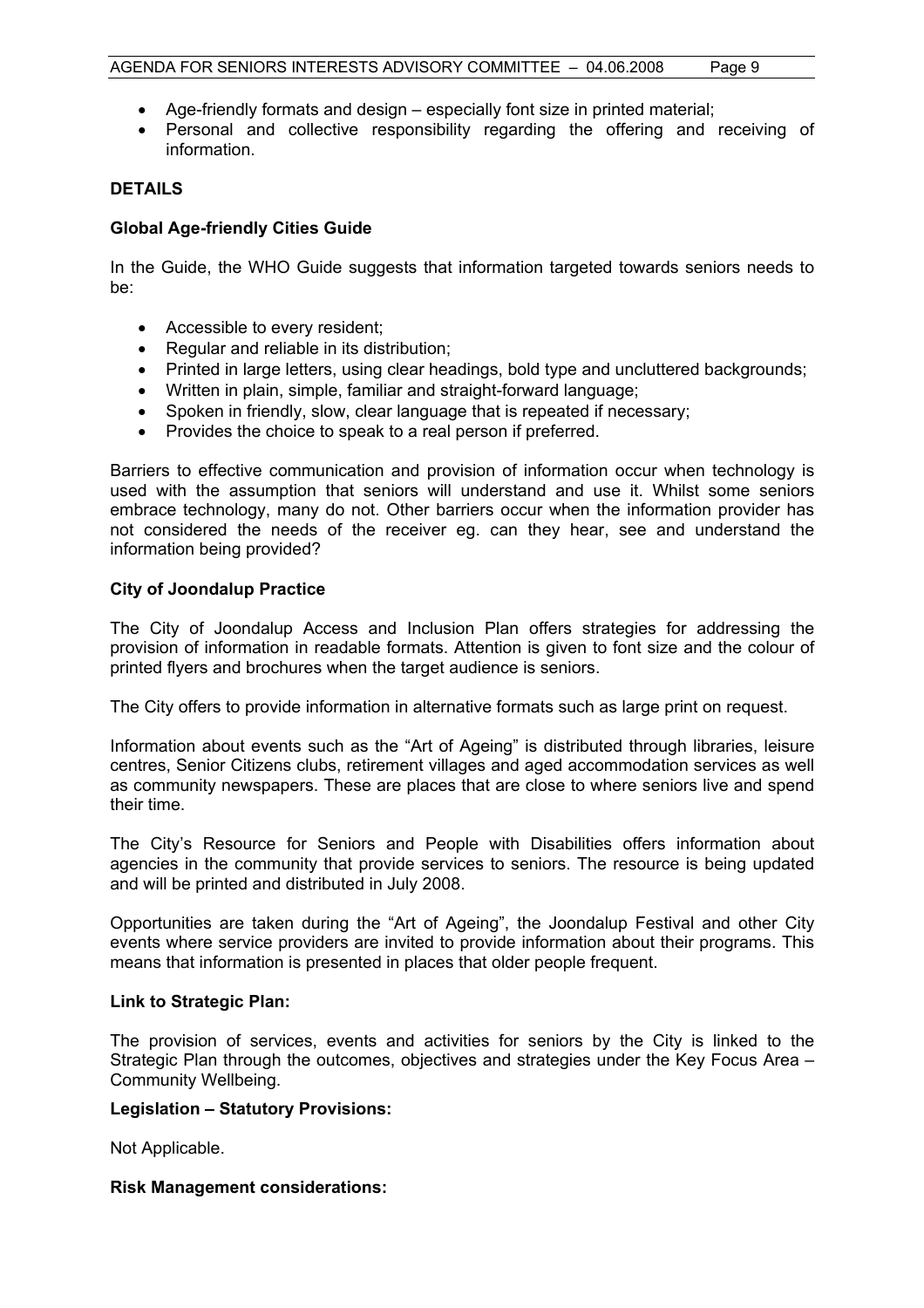Not Applicable.

#### **Financial/Budget Implications:**

Not Applicable.

#### **Policy implications:**

Not Applicable.

#### **Regional Significance:**

Not Applicable.

#### **Sustainability implications:**

Not Applicable.

#### **Consultation:**

Not Applicable.

#### **COMMENT**

It is important that consideration is given to the needs of seniors when providing information that is targeted towards them. Older people appreciate information that is easy-to-access, provided in a co-ordinated way and available in places that are widely know throughout the community.

#### **ATTACHMENTS**

Nil.

#### **VOTING REQUIREMENTS**

Simple Majority.

#### **RECOMMENDATION**

**That the Seniors Interests Advisory Committee:**

- **1 NOTES the information provided in this Report;**
- **2 CONSIDERS the issue of provision of information to seniors within the context of the review of the current Seniors Plan and an ageing population.**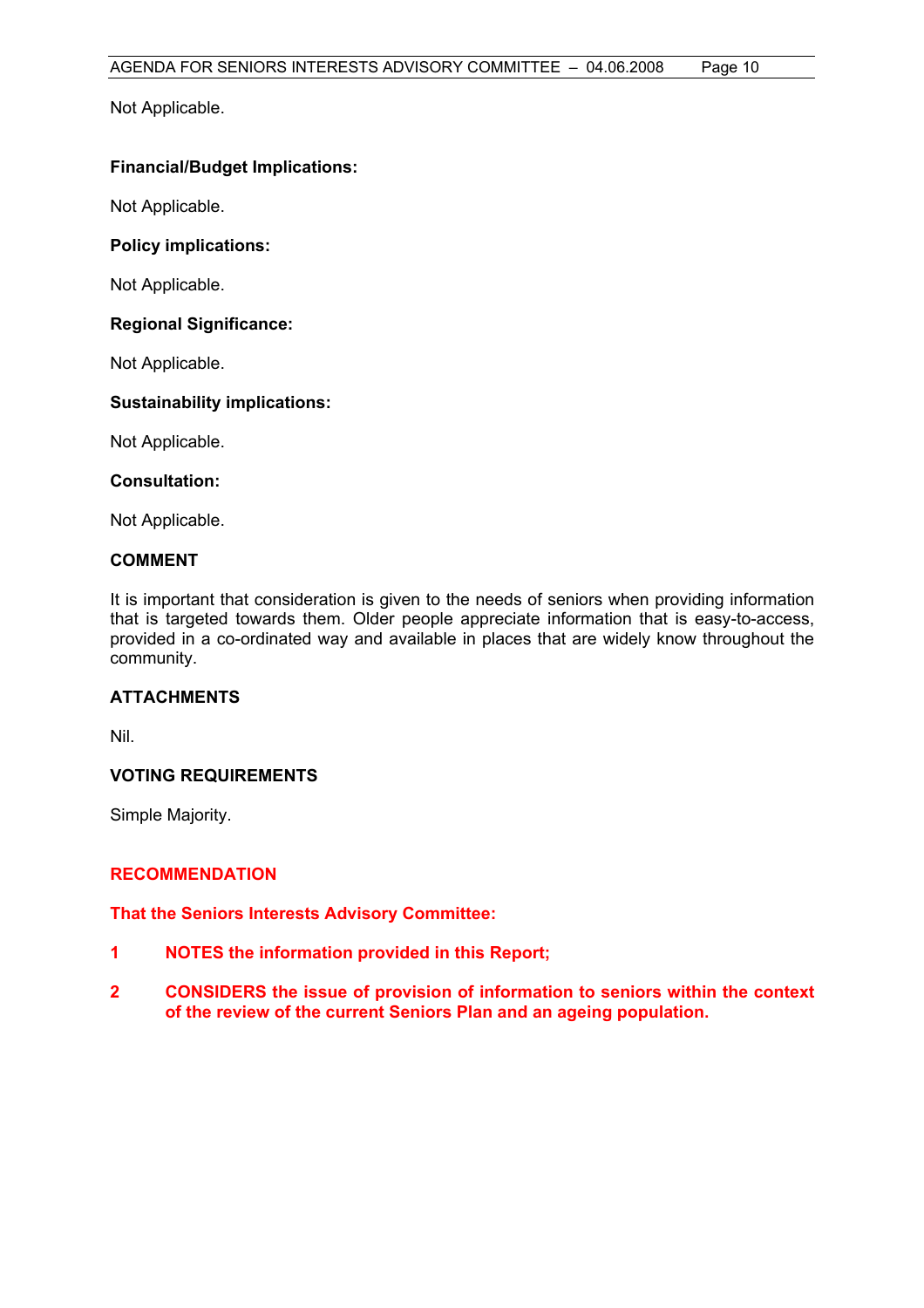## **ITEM 3 ACCESSIBLE AND AFFORDABLE TRANSPORT - SENIORS [55511]**

| WARD:                                  | All                                       |
|----------------------------------------|-------------------------------------------|
| <b>RESPONSIBLE</b><br><b>DIRECTOR:</b> | Mr Clayton Higham                         |
|                                        | <b>Planning and Community Development</b> |

#### **PURPOSE**

To provide the Seniors Interests Advisory Committee (SIAC) with information about accessible and affordable transport options for seniors.

#### **EXECUTIVE SUMMARY**

There is growing concern that seniors in the community can become isolated due to their inability to access transport options that meet their needs. The strategies discussed in this report are derived from research conducted by the World Health Organisation in 2005.

*It is recommended that the Seniors Interests Advisory Committee:* 

- *1 NOTES the information provided in this report;*
- *2 CONSIDERS the issue of provision of accessible and affordable transport to seniors within the context of the review of the current Seniors Plan.*

#### **BACKGROUND**

The World Health Organisation conducted world-wide research in 2005 which resulted in the publication of "Global Age-friendly Cities: A Guide". Transportation was identified as a key factor influencing active ageing. An overview of the findings states that the following issues presented in relation to transportation:

- Availability
- Affordability
- Reliability and frequency
- Travel destinations
- Age-friendly vehicles
- Specialised services for older people
- Priority seating and passenger courtesy
- Transport drivers
- Safety and comfort
- Transport stops and stations
- Taxi services
- Community transport
- Information about transport
- Driving conditions
- Courtesy towards older drivers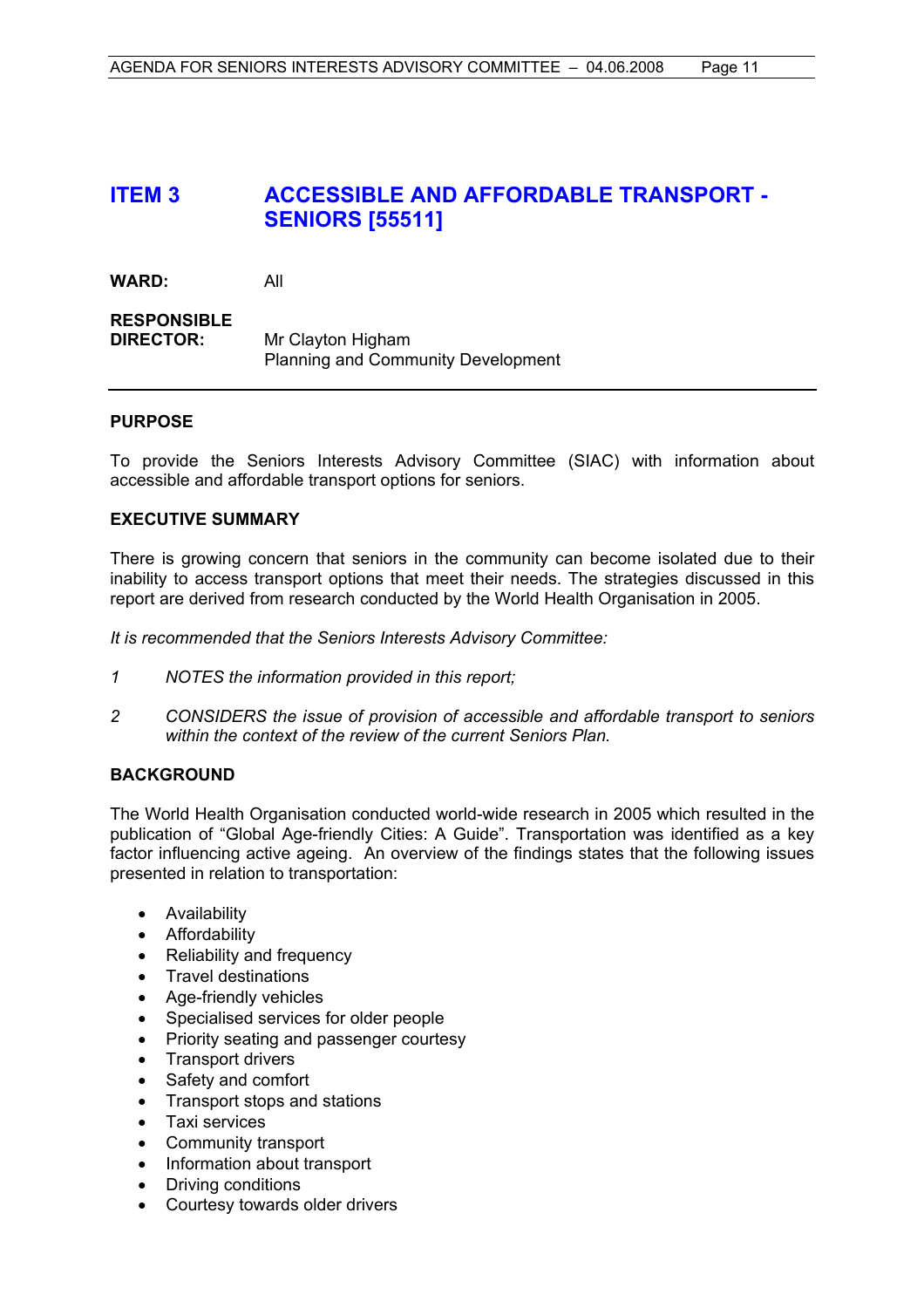• Parking

#### **DETAILS**

#### **Global Age-friendly Cities Guide**

The Global Age-friendly guide recommends the following strategies for ensuring that seniors are offered access to transport that meets their needs:

- Public transport is affordable, reliable, frequent and available to all older people;
- Key destinations include hospitals, health centres, parks, shopping centres, banks and seniors' centres;
- All areas are well-serviced and well-connected to neighbouring cities;
- Vehicles have low floors, low steps and wide high seats. They are also clean, wellmaintained and have clear signage;
- Sufficient specialised services are available for people with disabilities;
- Priority seating for older people are provided and drivers are courteous, obey traffic rules and wait for people to be seated before driving;
- Public transport is safe from crime and not overcrowded;
- Designated stops are located in close proximity too where older people live;
- Stations have ramps, escalators, elevators, public toilets and are clean, safe and well-lit;
- Information about public transport is legible and clear;
- Community Transport services are available to take older people to specific places and events;
- Taxis are affordable, comfortable and accessible and staffed by courteous drivers;
- Roads are well-maintained, wide, well-lit, clearly marked and have well-placed signage:
- Parking is affordable with priority bays close to buildings and transport stops.

#### **City of Joondalup Practice**

Whilst the City does not hold responsibility for the provision of public transport, it offers the following to older people in the community:

#### **Community Transport Program**

The Community Transport Program provides a low-cost service for seniors in the City of Joondalup who experience difficulty accessing the public transport system.

The bus service picks people up from their home, taking them to either local shopping centres for shopping excursions or to various seniors clubs for social and leisure activities. One of the vehicles is fitted with a wheelchair hoist to enable easy access.

#### **Sunday Serenades**

The City provides its community buses to enable seniors to attend the Sunday Serenades programs. Sunday Serenades is a series of concerts held once a month on Sundays in the Council Chambers.

#### **CAT Service**

The City contributes one third to the cost of offering a free CAT Service around the Joondalup CBD. The vehicles are fitted with a hydraulic ramp that enables easy access for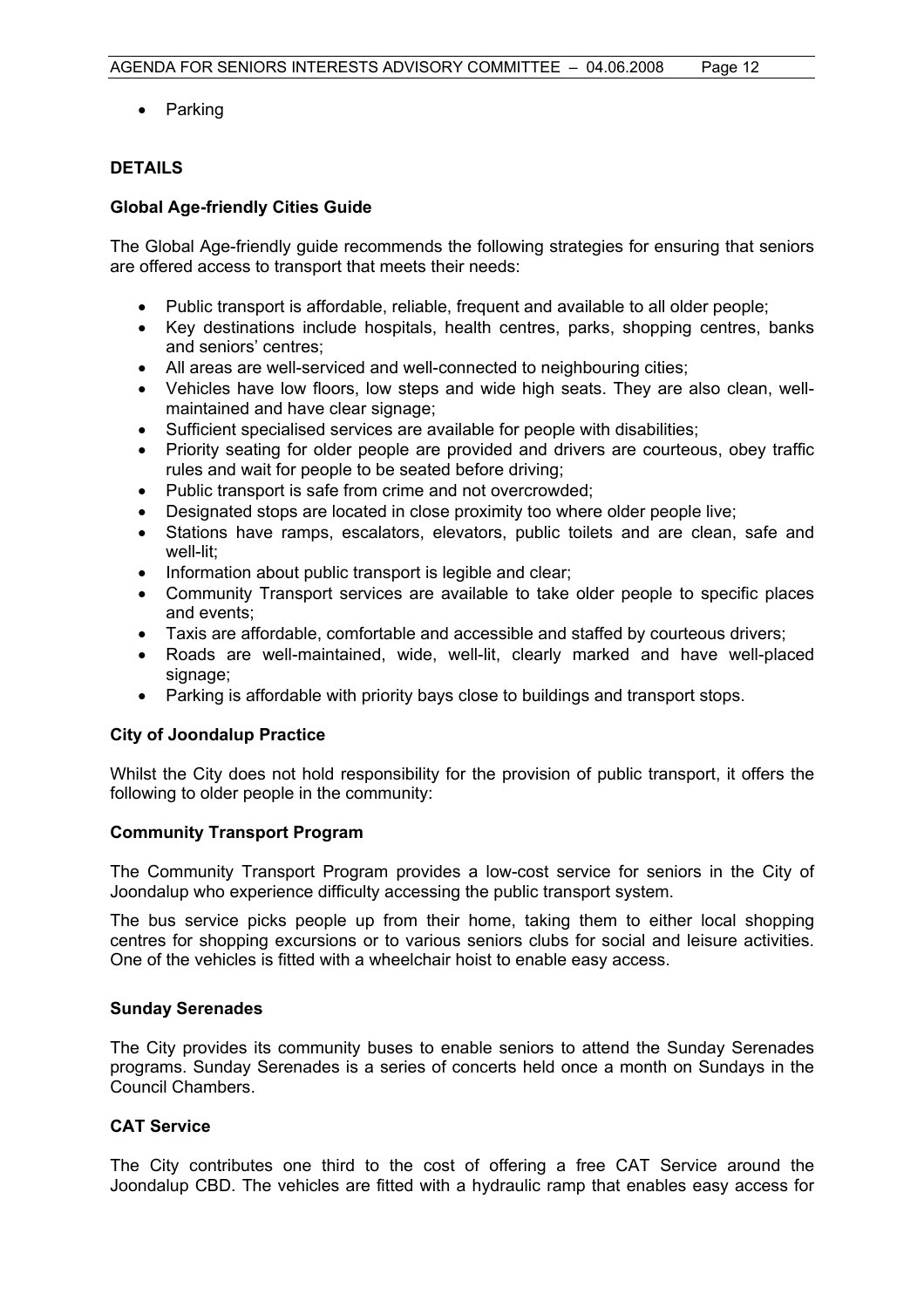older people. The route of the CAT Service has been planned so that there is no more than seven minutes to wait for a bus.

#### **Advocacy and Information Provision**

City officers advocate to other governments on behalf of seniors about their transport needs. They also provide information about other transport services available to older people.

#### **Roads and other Infrastructure**

The City is responsible for extending and upgrading footpaths for all suburbs. Modifications can be made to enable seniors that use gophers as a means of transport better accessibility when using roads and footpaths. The City also influences traffic management through the provision of traffic calming infrastructure and has input into the placement and shelter requirements for bus stops.

#### **Parking**

The City has responsibility for ensuring that adequate parking is allocated to all public buildings. The allocation of Disability Access parking bays must be included in planning approval process.

#### **Link to Strategic Plan:**

The provision of services, events and activities for seniors by the City is linked to the Strategic Plan through the outcomes, objectives and strategies under the Key Focus Area – Community Wellbeing.

#### **Legislation – Statutory Provisions:**

Not Applicable.

#### **Risk Management considerations:**

Not Applicable.

#### **Financial/Budget Implications:**

Not Applicable.

#### **Policy implications:**

Not Applicable.

#### **Regional Significance:**

Not Applicable.

#### **Sustainability implications:**

Not Applicable.

**Consultation:** 

Not Applicable.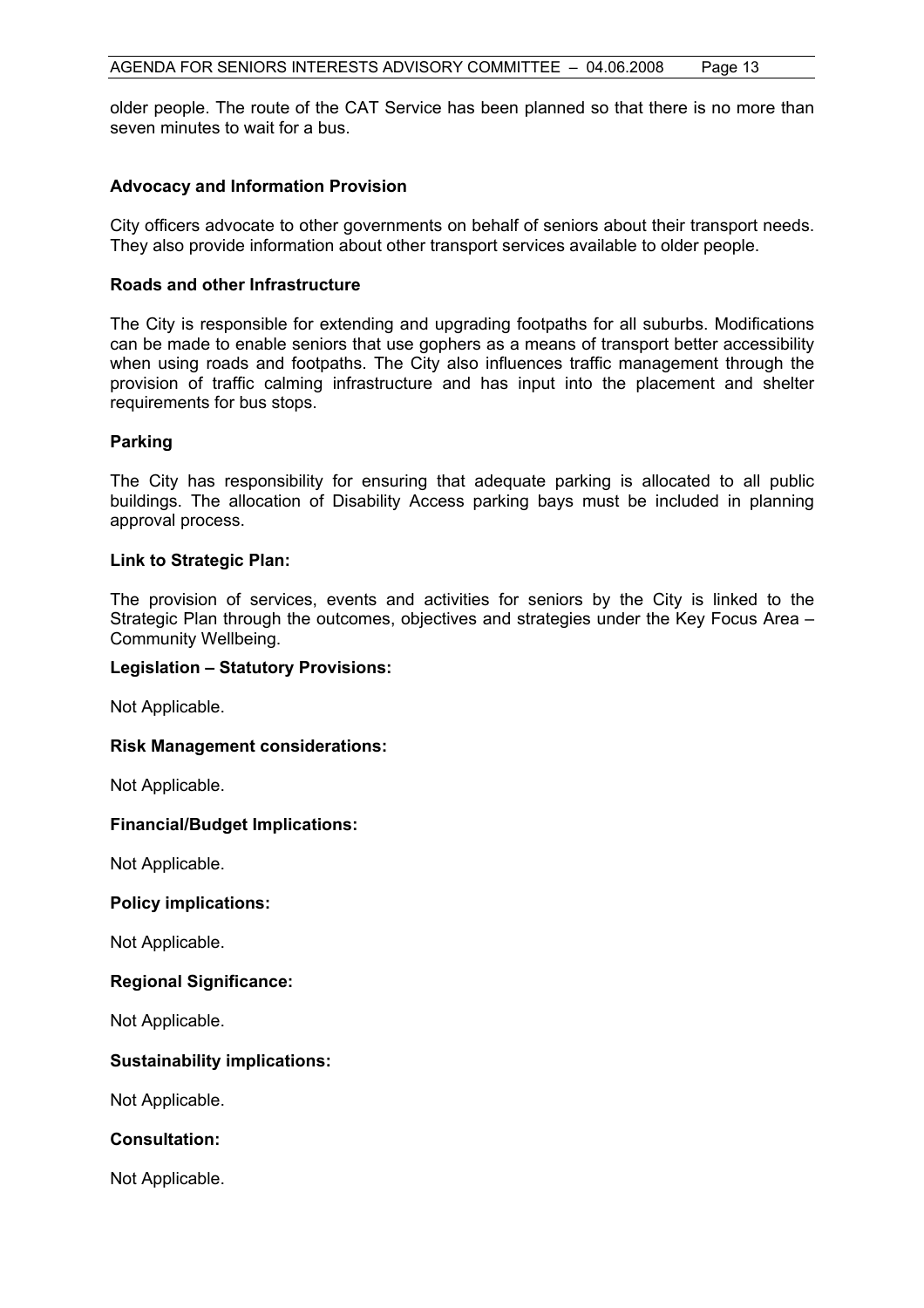#### **COMMENT**

The City of Joondalup is not responsible for the provision of Public Transport. It can, however, influence the accessibility of transportation services for older people through the provision of the Community Transport Program, contribution to roads and infrastructure, advocacy and information.

#### **ATTACHMENTS**

Nil.

#### **VOTING REQUIREMENTS**

Simple Majority.

#### **RECOMMENDATION**

**That the Seniors Interests Advisory Committee:** 

- **1 NOTES the information provided in this Report;**
- **2 CONSIDERS the issue of provision accessible and affordable transport to seniors within the context of the review of the current Seniors Plan.**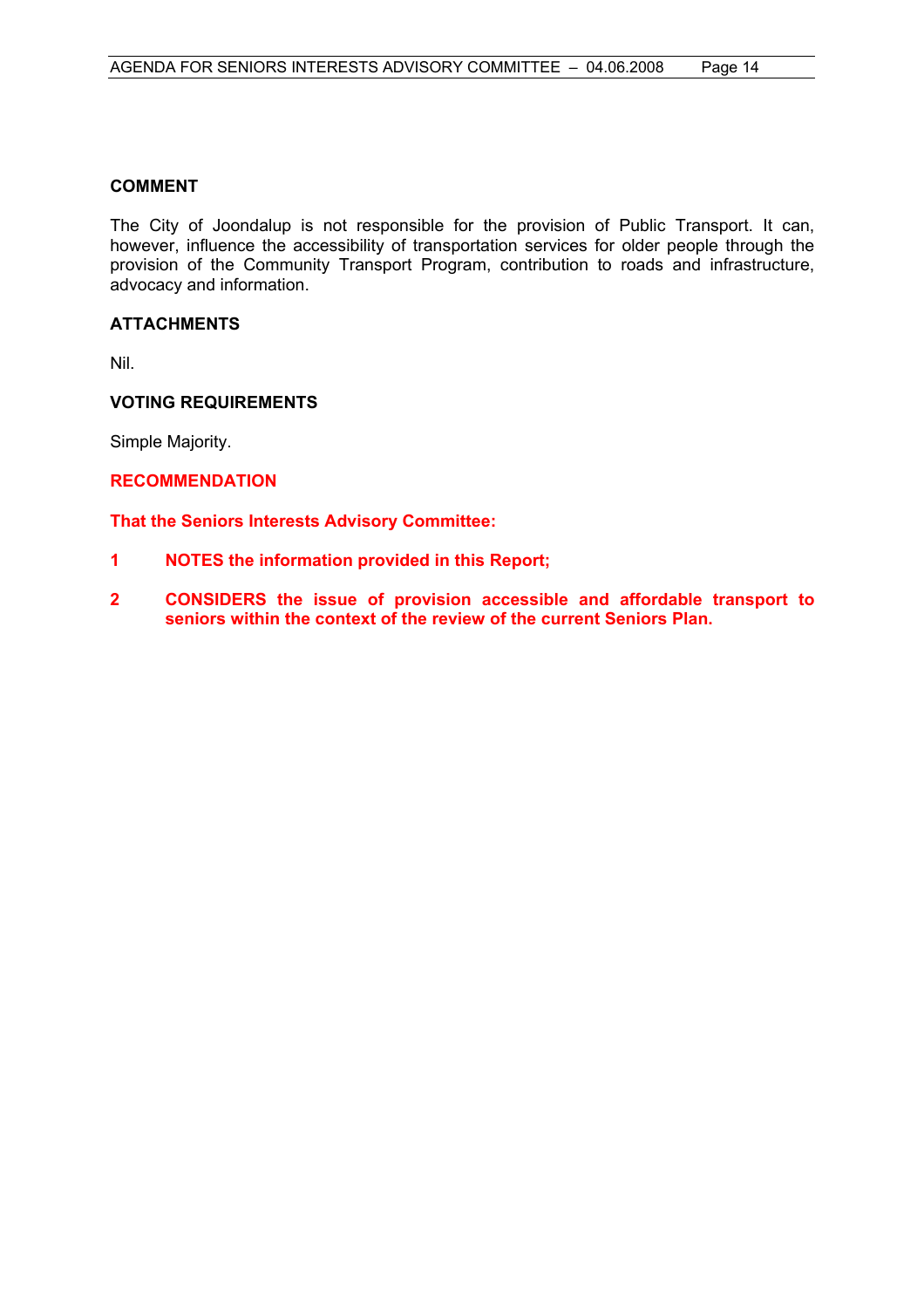## **ITEM 4 COMMUNITY SUPPORT AND HEALTH SERVICES – SENIORS [55511]**

**WARD:** All

#### **RESPONSIBLE DIRECTOR:** Mr Clayton Higham Planning and Community Development

#### **PURPOSE**

To provide the Seniors Interests Advisory Committee (SIAC) with information about community support and health services for seniors.

#### **EXECUTIVE SUMMARY**

In 2007 the SIAC identified access to health services as a priority issue for seniors in the community. This report provides information about the World Health Organisation research on issues for older people and offers strategies for an Age-friendly City.

*It is recommended that the Seniors Interests Advisory Committee:*

- *1 NOTES the information provided in this Report;*
- *2 CONSIDERS the issue of provision of community support and health services within the contexts of the review of the current Seniors Plan.*

#### **BACKGROUND**

The "Global Age-friendly Cities: A Guide" was published by the World Health Organisation after completing world-wide research in 2005. A significant finding was that health and support services are vital to maintaining health and independence for older people. The research also identified that the supply, organisation and financing of many health and social services was the responsibility of national or state governments rather than local government.

Local governments have a role to play in the provision of community support and health services through their planning processes and the ways in which they disseminate information to the community.

#### **DETAILS**

#### **Global Age-friendly Cities Guide**

The guide suggests that Age-friendly Cities are those in which the following occurs:

- Health and social services are well-distributed, conveniently located and can be reached readily by all means of transportation;
- Residential care facilities such as retirement villages and nursing homes are located close to services and residential areas;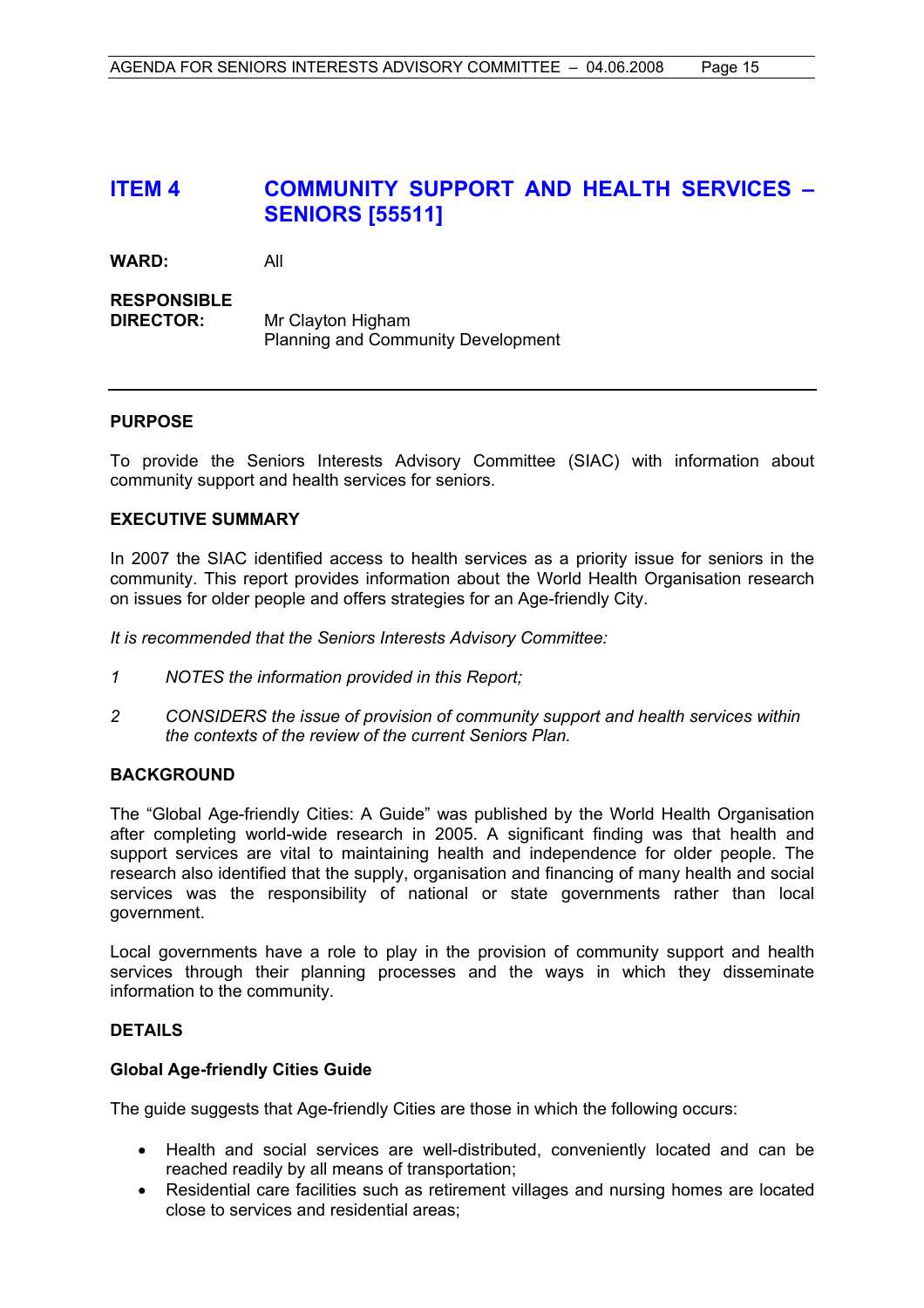- Buildings are safely constructed and fully accessible;
- Delivery of individual services is co-ordinated with limited bureaucracy;
- Administrative and service personnel treat older people with respect and sensitivity;
- Economic barriers to accessing services are minimal;
- There is adequate access to designated burial sites;
- Services are promoted for maintaining and restoring health;
- Home care services are offered;
- Services address the needs and concerns of older people;
- Service professionals are appropriately trained;
- Volunteers are encouraged and supported to be involved;
- Emergency planning includes older people.

#### **City of Joondalup Practice**

The City is not responsible for the provision of health services to older people in the community. It offers some support services though and can play a role in facilitation, advocacy and provision of information about available health services. Examples of the City's role in community support and health services are:

#### **Community Information Data-base**

The Community information data-base contains a wide range of information about the City and other organisations within the City of Joondalup. It includes information about support groups, physical activity, aged accommodation, Seniors Citizens clubs, church seniors groups and health services.

#### **What's On in Joondalup**

Provides up-to-date information about programs and events around the City. Many programs and events are targeted towards seniors.

#### **Community Transport Program**

The Community Transport Program provides a low-cost service for seniors in the City of Joondalup who experience difficulty accessing the public transport system.

The bus service picks people up from their home, taking them to either local shopping centres for shopping excursions or to various seniors clubs for social and leisure activities. One of the vehicles is fitted with a wheelchair hoist to enable easy access.

#### **Platinum 50 Plus**

The Platinum 50+ Adventure program offers people aged 50 years and over a range of activities and excursions promoting fun, friendship, adventure and independence.

#### **CAT Service**

The CAT Service has two bus stops adjacent to the Joondalup Health campus for easy access.

#### **Financial Counselling Program**

The City provides a free and confidential financial counselling service for all City residents who are in need of assistance. All older people are eligible for this service. The City also provides information sessions as part of its programs offered to seniors. Topics cover doorto-door scams, reverse mortgages and retirement planning.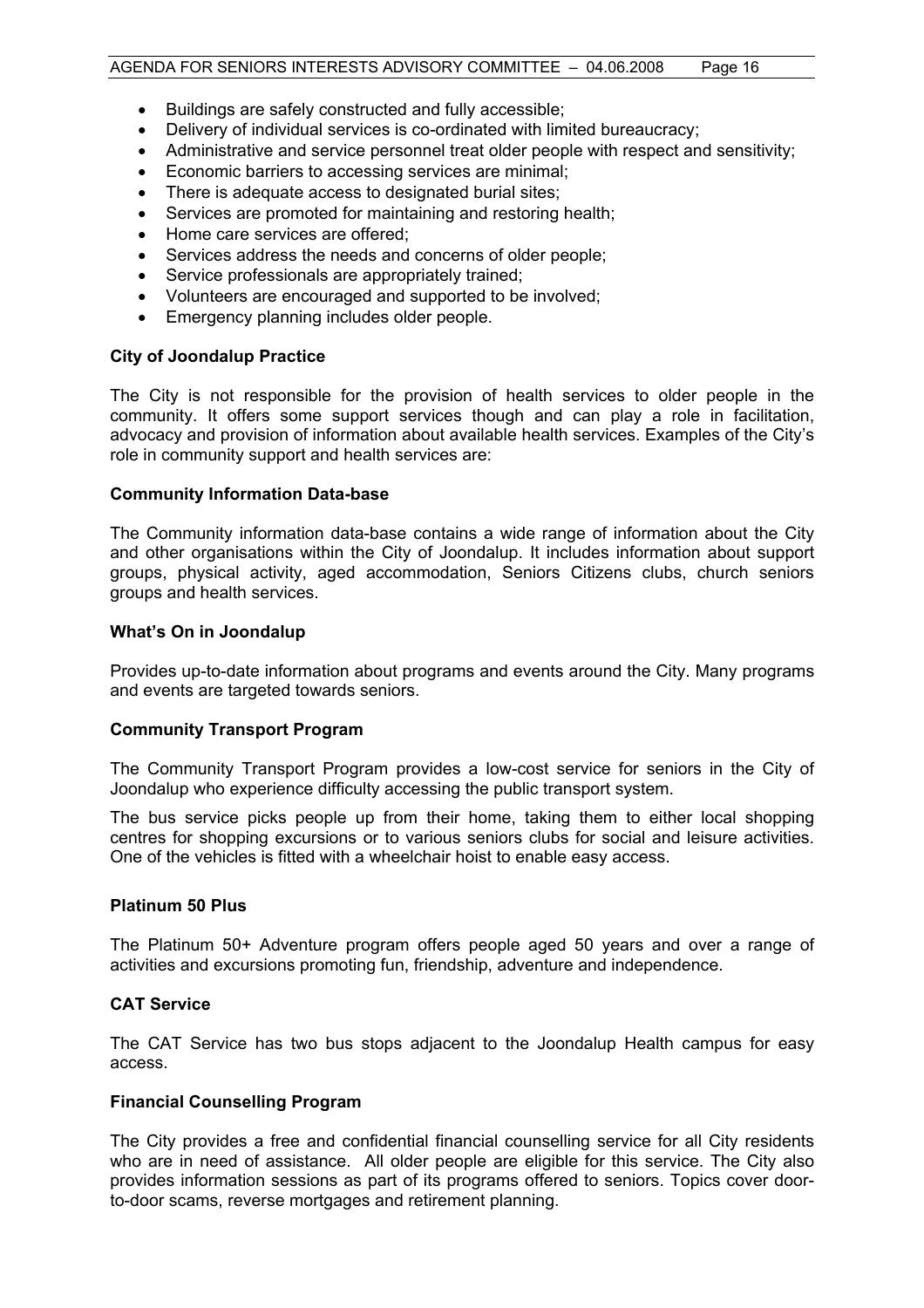#### **Planning Approvals for Aged Care facilities**

The City's planning officers are responsible for ensuring that buildings from which health services are offered meet the Australian Standards, are safe, fully accessible and have adequate disability access parking.

#### **Pinnaroo Valley Memorial Park**

Pinnaroo Valley Memorial Park, located in Padbury, is considered to be the most environmentally responsible cemetery in Australia. The park, which had its first burial in 1978, has been developed and maintained as a natural bushland cemetery, planted with native species only, with flat bronze plaques to mark graves. The cemetery is located in close proximity to the freeway exit, train and bus stations and has ample parking.

#### **Link to Strategic Plan:**

The provision of services, events and activities for seniors by the City is linked to the Strategic Plan through the outcomes, objectives and strategies under the Key Focus Area – Community Wellbeing.

#### **Legislation – Statutory Provisions:**

Not Applicable.

#### **Risk Management considerations:**

Not Applicable.

#### **Financial/Budget Implications:**

Not Applicable.

#### **Policy implications:**

Not Applicable.

#### **Regional Significance:**

Not Applicable.

#### **Sustainability implications:**

Not Applicable.

#### **Consultation:**

Not Applicable.

#### **COMMENT**

Seniors need easy access to health and community support services. The City promotes active ageing through programs such as The Art of Ageing, the Platinum 50+ Program and provision of information about health services in the community.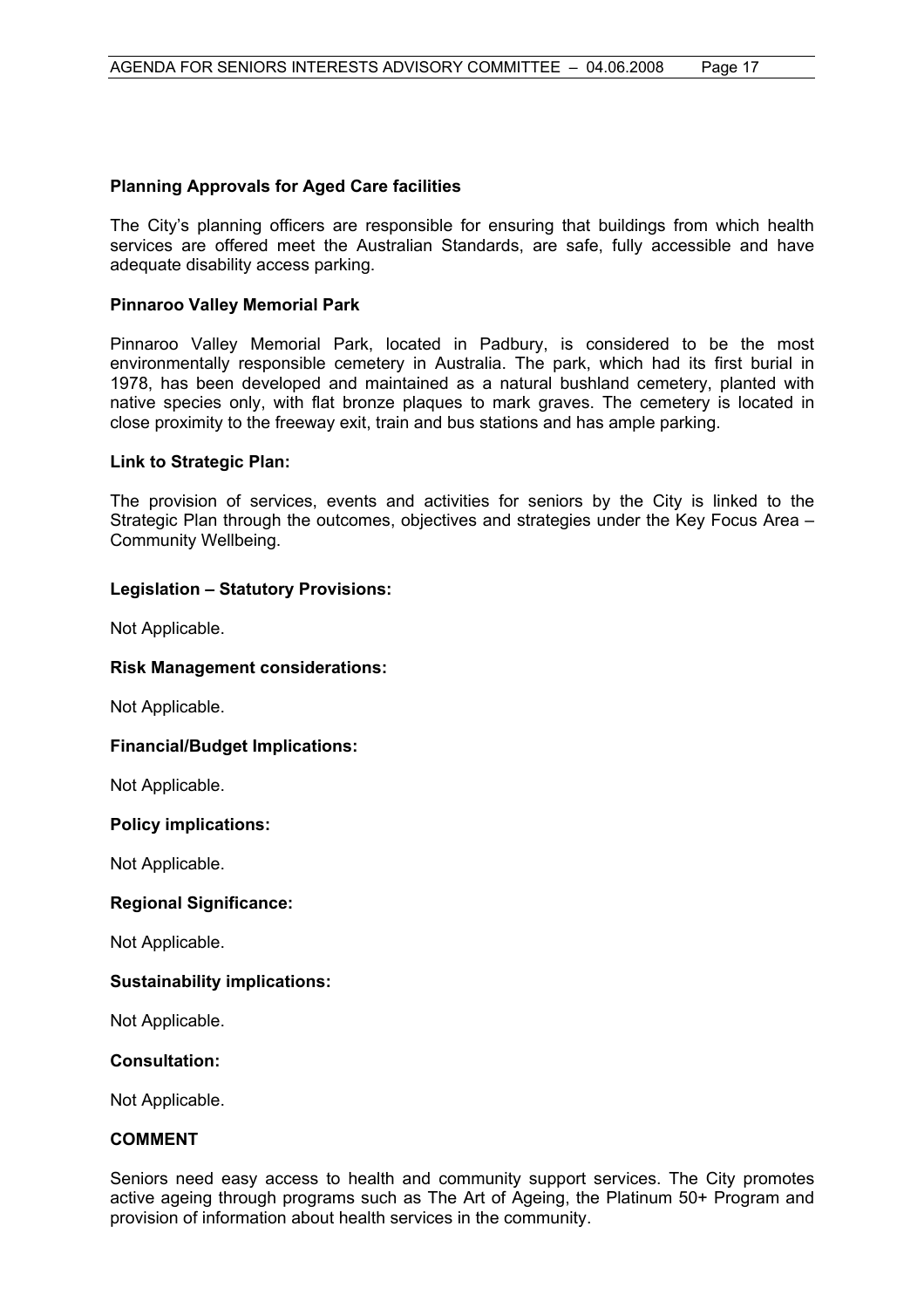#### **ATTACHMENTS**

Nil.

#### **VOTING REQUIREMENTS**

Simple Majority.

#### **RECOMMENDATION**

**That the Seniors Interests Advisory Committee:**

- **1 NOTES the information provided in this Report;**
- **2 CONSIDERS the issue of provision of community support and health services within the contexts of the review of the current Seniors Plan and an ageing population.**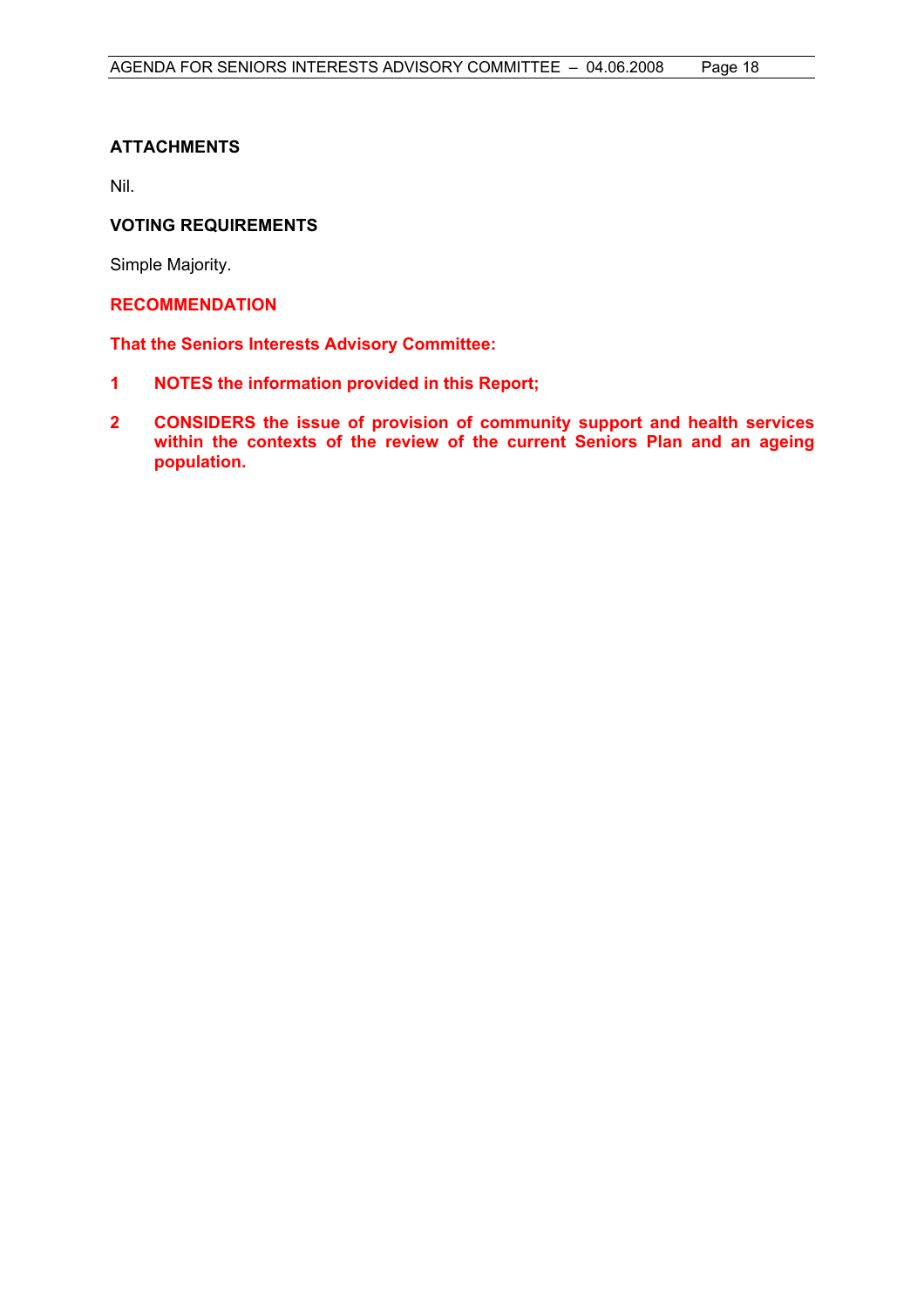## **ITEM 5 COMMITTEE VACANCIES [55511]**

**WARD:** All

**RESPONSIBLE DIRECTOR (Acting):** Mr Ian Cowie Planning and Community Development

#### **PURPOSE**

To provide the Seniors Interests Advisory Committee (SIAC) with clarification about the appointment of new members at its meeting on 2 April 2008.

#### **EXECUTIVE SUMMARY**

In its last meeting the SIAC recommended the appointment of two new industry representative members to the committee. The following recommendation was carried:

*"That the Seniors Interest Advisory Committee RECOMMENDS that Council:* 

- *4 DETERMINES the most appropriate nominees given the Committee's objectives as being:* 
	- *Mr Bruce Dufty, Concordia Lutheran Church*
	- *Ms Anne Pike, Advocare Inc.*

It has been brought to light that the process the SIAC followed was not correct and needs to be rectified. This report facilitates the rectification.

#### **BACKGROUND**

The SIAC operates under a Terms of Reference, which outlines membership, terms of appointment and informs the process of filling Committee vacancies. The following events have led to the current situation.

- In 2007 an industry representative resigned from the committee. The organisation did not wish to provide another representative;
- This created a vacancy on the SIAC;
- The vacancy was advertised and applications closed on 30 March 2008;
- Mr Peter Boam, who represented the WA Retirement Complexes Residents Association resigned from the committee on 24 March 2008;
- This created a second industry representative vacancy on the committee;
- At its meeting on 2 April 2008, the committee assessed the applications received for the advertised vacancy and appointed two representatives from industry organisations;
- The first was to fill the advertised vacancy and the second was to replace Mr Boam;
- The two industry organisations identified by the committee to fill the vacancies were Concordia Lutheran Church and Advocare;
- The WA Retirement Complexes Residents Association has since indicated that it would like to provide a replacement representative for Mr Boam.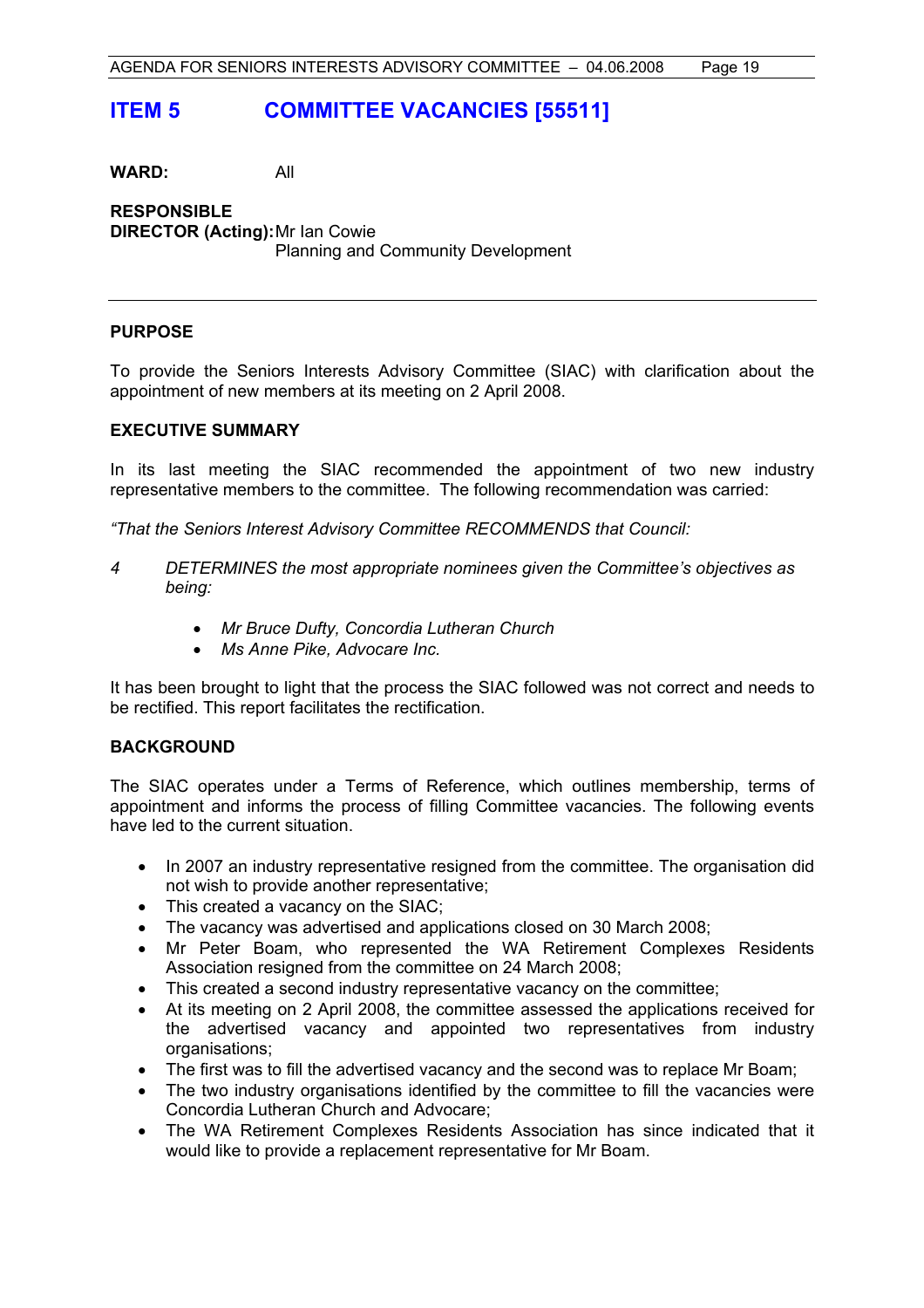#### **DETAILS**

The process followed by the SIAC when appointing two replacements was not correct as the WA Retirement Complexes Association was not offered the opportunity to provide another person to represent their organisation. The association has informed the City that it would like to remain involved with the committee and provide another representative.

To rectify this situation the SIAC needs to review the two members recommended at the 2 April meeting and decide which one should be appointed. It should be noted that as the 2 April minutes have not been approved by Council, neither Concordia Lutheran Church or Advocare have been informed that they have a place on the committee. The committee also needs to accept a nomination from the WA Retirement Complexes Association.

The only other option for the committee would be to recommend to Council that the committee membership be expanded to 13 members. This option would have been needed had the two "successful" nominees been informed of their success. As they have not, and it is believed that a smaller committee can work more effectively, the amendment of the 2 April recommendation is preferred.

#### **Link to Strategic Plan:**

The Seniors Interests Advisory Committee is linked to the Strategic Plan through the outcomes, objectives and strategies under the Key Focus Area – Community Wellbeing.

#### **Legislation – Statutory Provisions:**

The SIAC is a Council Committee; therefore membership needs to be endorsed by Council. The Committee's Terms of Reference require that the tenure of the Committee be for a period of two years and that the two-year period coincide with the election cycle of the elected Council.

#### **Risk Management considerations:**

Not Applicable.

#### **Financial/Budget Implications:**

Not Applicable.

#### **Policy implications:**

Not Applicable.

#### **Regional Significance:**

Not Applicable.

#### **Sustainability implications:**

Not Applicable.

#### **Consultation:**

Not Applicable.